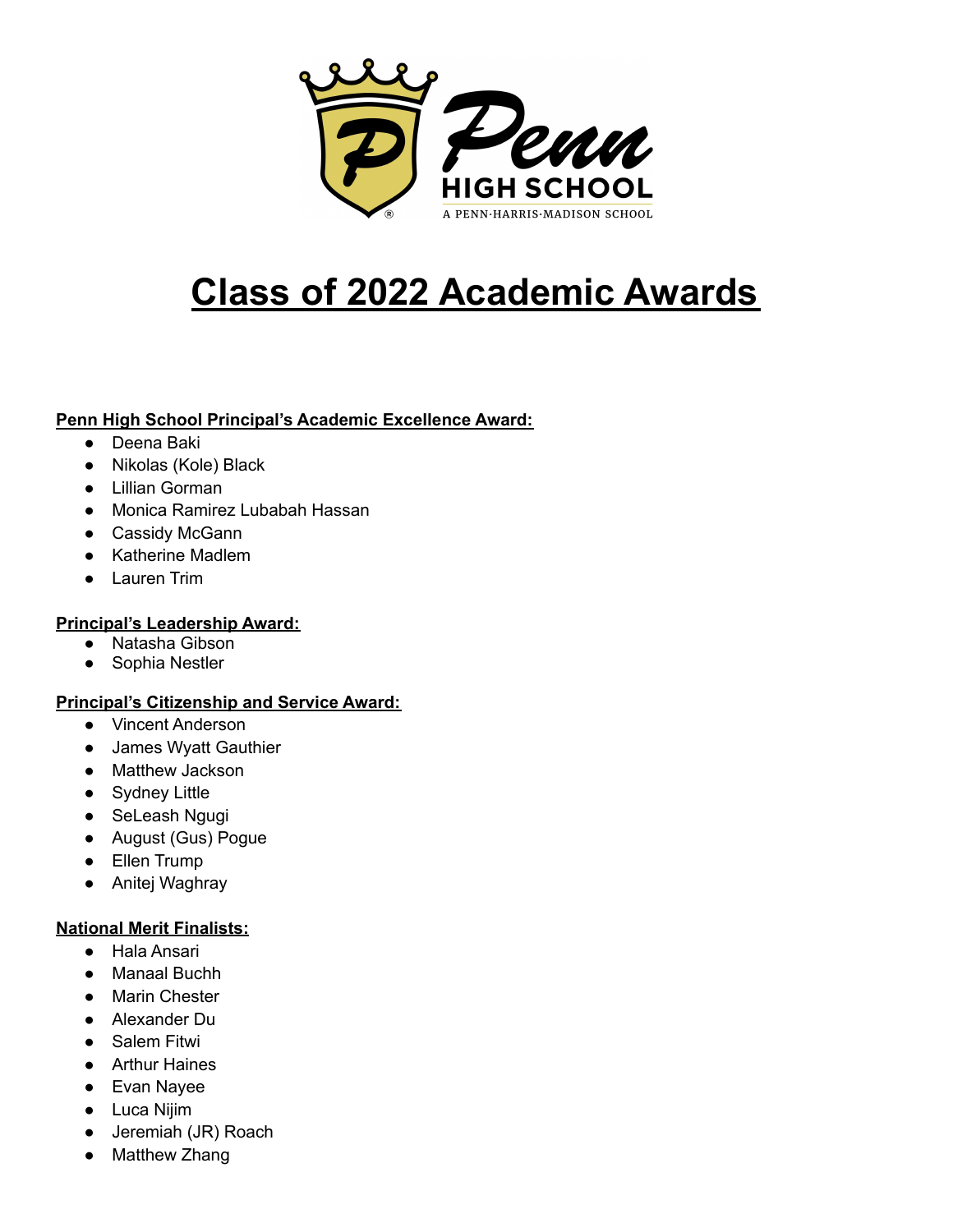#### **National Merit Finalists also received National Merit Scholarships:**

- Marin Chester
- Luca Nijim

## **National Merit Commended Scholars:**

- Parnasi Bandyopadhyay
- Jedidiah Kim
- Amrita L. Kulkarni
- Augustine A. Putman
- Shelley L. Shen
- Claire S. Shive
- Hunter B. Striegel
- Anitej Waghray
- Saniya K. Zackariya

# **2022 U.S. Presidential Scholars Program Semifinalist:**

● Matthew Zhang

# **2022 Indiana Academic All-Star:**

● Hala Ansari

# **2022 Lilly Endowment Community Scholarship Winners:**

- Hala Ansari attending Indiana University Bloomington
- Manaal Buchh attending University of Notre Dame
- Salem Fitwi attending Wharton School of the University of Pennsylvania
- Luca Nijim attending University of Notre Dame

## **Valedictorians:**

- Parnasi Bandyopadhyay
- Jason Kwok
- Salem Fitwi
- Shelley Shen
- Amrita Kulkarni
- Aisha Siraiuddin
- Hala Ansari
- Jeremiah (JR) Roach
- Luca Nijim
- Manaal Buchh
- Saniya Zackariya
- Matthew Zhang
- Art Haines
- Gurkirat Singh
- Alexander Du
- Nadia Ranginwala
- Jedidiah Kim